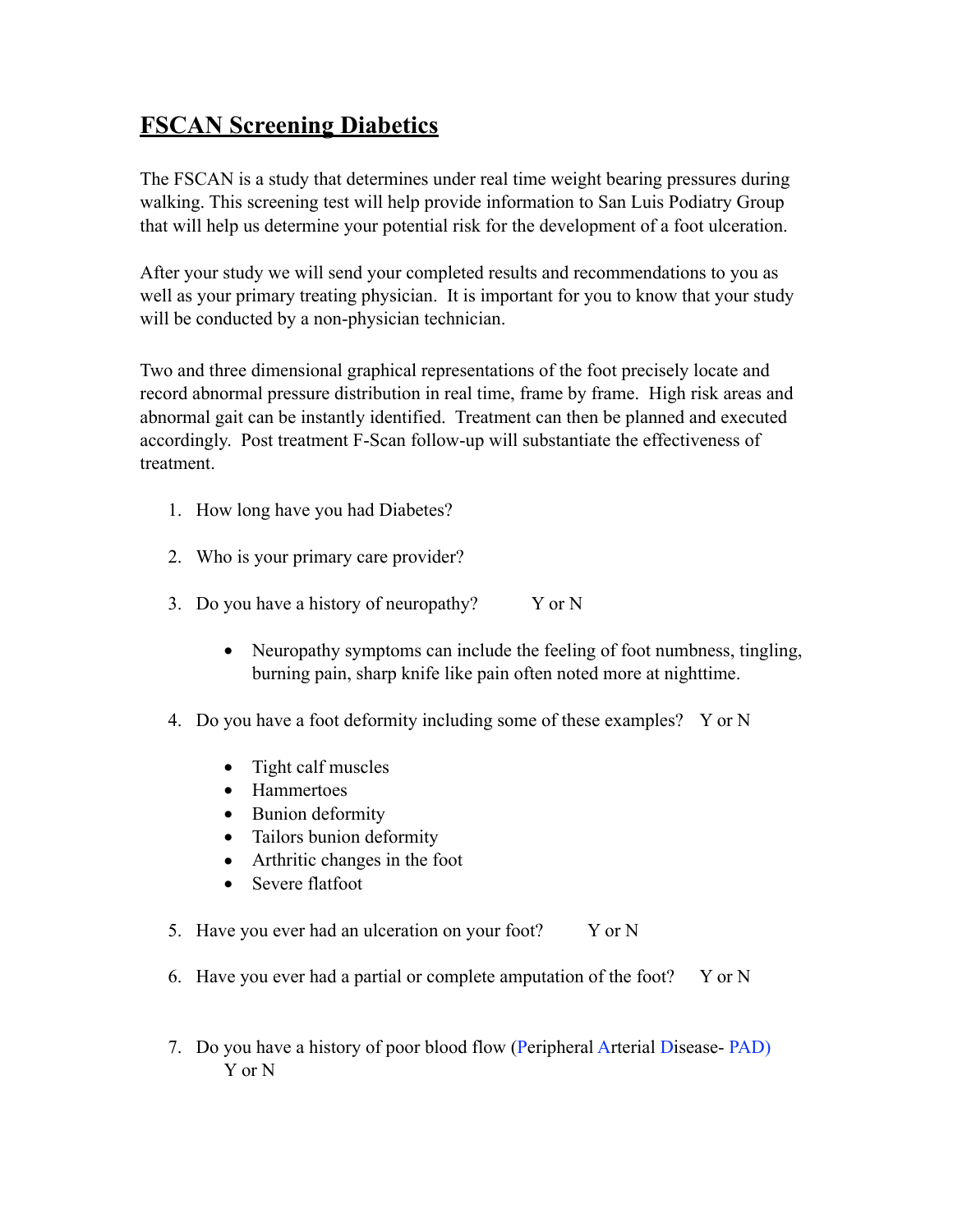- Symptoms can include the following:
- Predictably occurring pain, fatigue or cramping during walking that is relieved by rest.
- An example would be only being able to walk 4 or 5 blocks and then having to stop to rest because your calf muscles hurt prior to resuming walking
- 8. Do you have a foot callous? Y or N
	- Callous or thick skin occurs in areas of increase pressure and friction and is generally considered a preulceration of the foot

## **Do you need special shoes?**

In an effort to prevent [foot ulcers](http://www.diabetesselfmanagement.com/article.cfm?aid=237) in people with diabetes who are at risk, Medicare will help pay for therapeutic shoes. For those who qualify, Medicare will pay 80% of the allowed amount for one pair of shoes and up to three pairs of molded innersoles per year. (The allowed amount varies depending on the kind of footwear you need.) Most secondary insurers will help pay the other 20%.

Your foot screening will help determine whether or not you qualify for Medicare approved special shoes. If you are qualified for Medicare approved shoes your treating primary care physician will be contacted to determine that you are under a comprehensive care program for your diabetes prior to prescribing the diabetic shoes.

A annual visit to a podiatrist is always recommended when you have diabetes mellitus. Dr. Byrne will review your foot risk and discuss conservative measures of ulceration prevention prior to referring you to Travis Freitas, Cped. for your prescription shoewear.

## **What if I don't meet Medicare Guidelines for prescription Shoewear?**

If you do not meet Medicare guidelines for diabetic shoes it is still very important that you wear shoes that will support preventative foot health. It is important for you to understand what type of shoe that you should be wearing related to your foot type and foot mechanics. Travis Freitas, Cped. is available for diabetic shoe evaluations upon appointment in both Templeton and San Luis Obispo office locations.

## **How much will my FSCAN study cost?**

There is no cost for the diabetic FSCAN screening test. If more extensive long term FSCAN testing is required to monitor the effectiveness of your Medicare approved shoe and orthotic therapy some costs may apply.